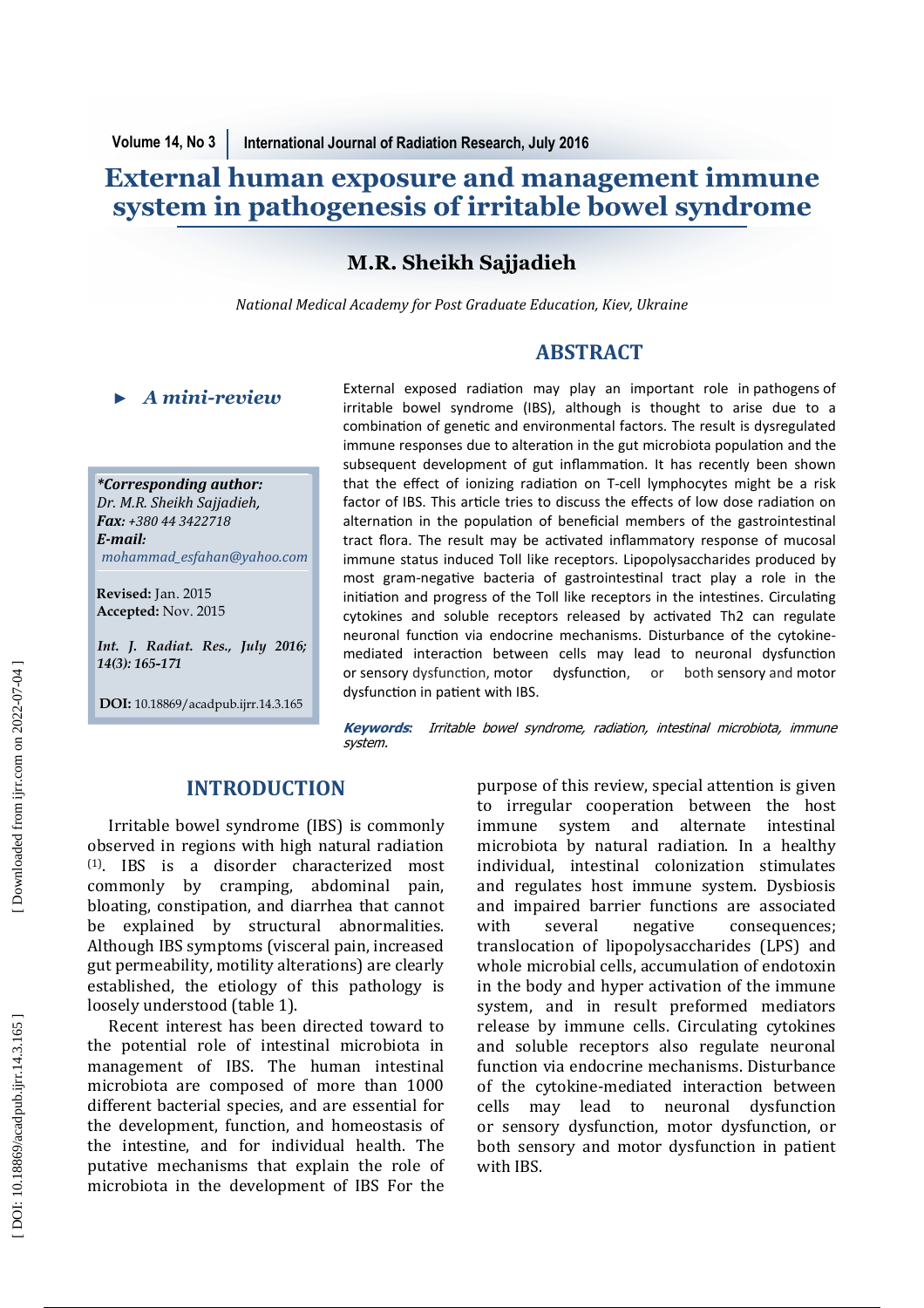| <b>Irritable Bowel Syndrome</b>        |                                                                                                                                                                                                                                                               |  |  |
|----------------------------------------|---------------------------------------------------------------------------------------------------------------------------------------------------------------------------------------------------------------------------------------------------------------|--|--|
| <b>Symptoms</b>                        | Abdominal pain or cramping<br>Alternating diarrhea and constipation<br>Abdominal bloating<br>$\bullet$<br>Mucus present in the stools<br><b>Nausea</b><br>$\bullet$                                                                                           |  |  |
| <b>Categories</b>                      | Constipation-predominant<br>Diarrhea-predominant                                                                                                                                                                                                              |  |  |
| Pathogenesis                           | Infection, Food intolerance, General diet, Emotional stress, Medications, Brain-gut<br>signal problems, GI motor problems, Hypersensitivity, Genetics                                                                                                         |  |  |
| <b>Rome III</b><br>Diagnostic Criteria | 3 months associated with two or more of the following:<br>Improvement with defecation; and/or<br>$\bullet$<br>Onset associated with a change in frequency of stool; and/or<br>$\bullet$<br>Onset associated with a change in form (appearance) of stool.<br>٠ |  |  |

### *Chronic* radiation syndrome, definition, *importance, pathogenesis definition*

The main pathways leading to human exposure is external exposure from radionuclides deposited on the ground and the ingestion of contaminated terrestrial food products. Inhalation and ingestion of drinking water, fish, and products contaminated with irrigation water will be generally minor pathways  $(4)$ . The radiation dose received by a person depends on a number of factors, including the years over which exposure occurred; age at exposure; the amount of contaminated food and water consumed; the distance and direction lived from nuclear power plant, and the length of time lived there.

The assessment of absorbed doses from external radiation sources requires knowledge of several factors that influence the dose estimates. These factors include the isotopic composition of the deposited radioactive fallout; whether the deposition was primarily due to wet or dry processes; the soil density and the rates of radionuclides migration into the soil; information about the subiect's residence location and lifestyle; and information about the type of dwelling and the settlement in which it was located.

Long-lived radionuclides released to the environment will be present for longer times

*Int. J. Radiat. Res., Vol. 14 No. 3, July 2016*

than short-lived nuclides. The external dose rate may be decreased mainly due to radioactive decay of the short-lived radionuclide <sup>(5)</sup>.

During the following decade in Ukraine after Chernobyl accident, the external dose rate decreased because of the radioactive decay of  $134Cs$  and  $137Cs$  (half-life =30 years) and the migration of radio cesium into the soil. Afterwards, the external dose rate was mainly due to  $137Cs$ . In the long term, radio cesium becomes fixed within the soil matrix, and this results in a slow migration into the soil and correspondingly, in a slow decrease of the external dose rate.

The average annual dose and typical dose range worldwide from natural sources is 2.4 mSv per year. At very low radiation dose rates about 3-5 mSv per year, there is evidence of a chronic radiation syndrome affecting, in particular, the immune system <sup>(6)</sup>.

#### *Importance*

Some evidence suggests that IBS is affected by the immune system  $(3, 7, 8, 9)$ , a large body of literature showing that cytokines can influence the function of epithelial cells, smooth muscle, and enteric nerves and changes in the cytokine profile of these tissues could promote changes in secretion, permeability, motility, and sensitivity to generate symptoms in IBS  $(10)$ .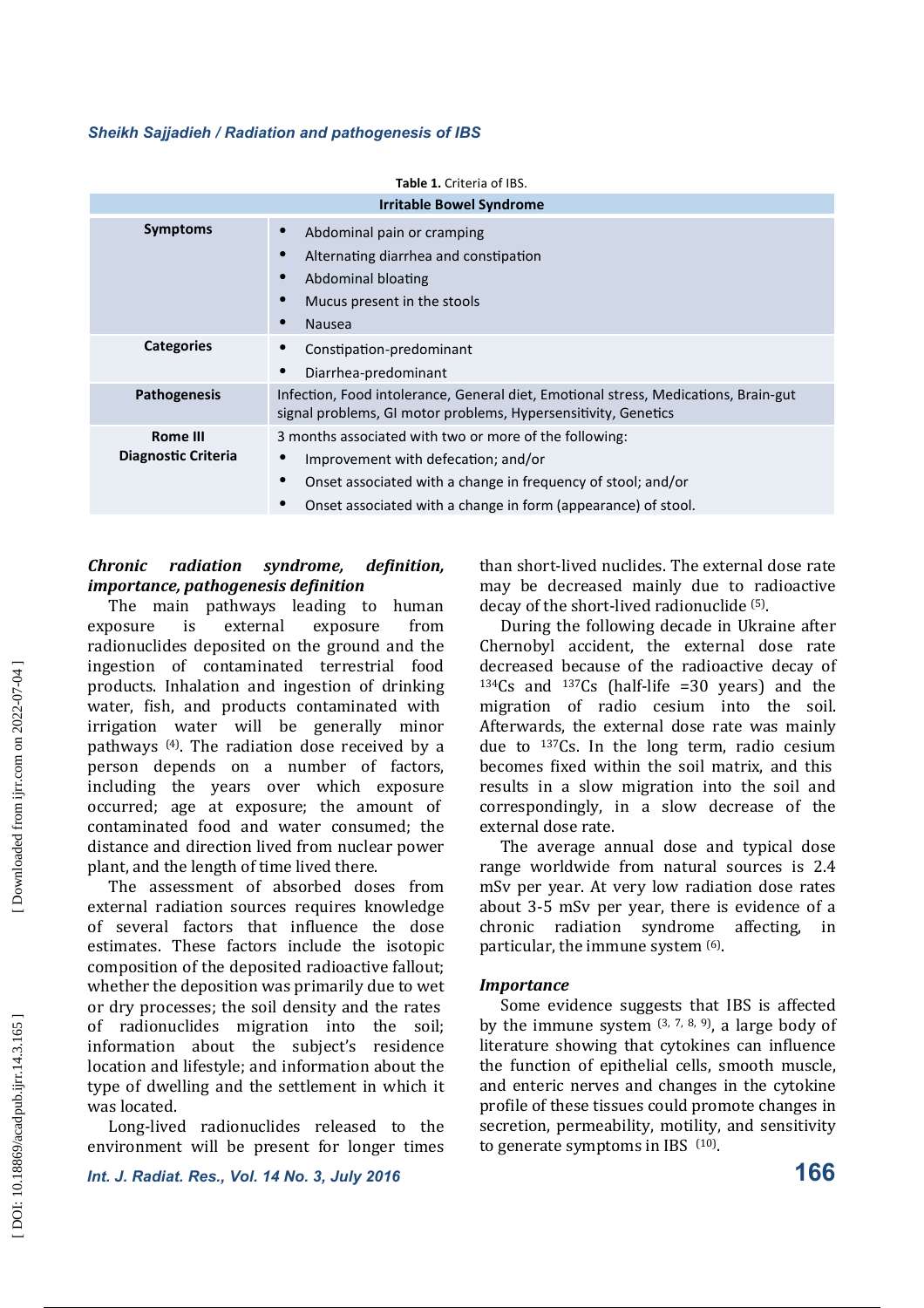External radiation exposure in Ukraine after the Chernobyl accident appears to be related mostly to changes in the immune status in Ukrainian children (table 2) <sup>(1, 11, 12, 36)</sup>. Soluble lymphokine derived of T-cell whose main bioactivity is to stimulate the activated T-cell (Th, Ts, and Tc) to reproduce continually and proliferate, is the key mediator in cell and humoral immunity and immune regulation. The balance between lymphokine and their receptors regulates the immune status. T-cell serves as the center in controlling cellular immune status that can affect directly the occurrence, development, and progression of immune status  $(13)$ . T-cell's regulating function is mainly performed by CD4 and CD8 T-cells. CD4 T cells can help B-cell to produce antibody and CD8 T cells can suppress B-cell to produce antibody. The stable balance between them keeps normal immune response of the organism. However, the role of signaling and regulatory pathways is unclear in the exposed populations; the findings of an earlier study on patient with IBS resistance in contaminated aria showed that elevated concentrations of IL-4 (produced by Th2) and reduced blood serum levels of IFN-γ (produced by Th1)  $(14)$ .

Interaction between cytokines and their receptors leads to the activation of multiple signaling molecules, including the family of ˝signal transducer and activator of transcription˝ (STAT) proteins. Different STAT proteins are capable of regulating the activity of common signaling pathways used by many cytokines. Gamma radiation has been shown to reduce STAT-1 phosphorylation. In agreement, mRNA levels for IL-5 were only slightly increased by gamma radiation compared with non irradiation samples, suggesting that ionizing radiation induce a polarized Th2 response by interfering with STAT signals, thereby causing suppression of Th1 response  $(15)$ . On the other hand, after low dose radiation, the change observed might contribute to a shift in favor of Th1 differentiation  $(16, 17)$ . In patients with IBS increased levels of IL-4 were associated with alteration in cytokine release from Th2 cell type  $(18, 19)$ . This may cause enhancing Th2 immune responses  $(19, 20)$  and suppression of Th1 while decreasing in level of IFN-γ.

Table 2 Immune status measurement in patient with IBS exposed by ionizing radiation  $(1,11,12,14,36)$ .

|                                      | <b>Patient with</b><br>IBS (mean) | Normal range<br>(mean) |  |  |  |
|--------------------------------------|-----------------------------------|------------------------|--|--|--|
| <b>Radiation activity</b>            |                                   |                        |  |  |  |
| $Cs-137$<br>$(\mu$ ci)               | 50,48                             | 286,                   |  |  |  |
| Cellular immune system               |                                   |                        |  |  |  |
| <b>CD3%</b>                          | 51                                | 61                     |  |  |  |
| <b>CD4%</b>                          | 26                                | 39                     |  |  |  |
| <b>CD8%</b>                          | 22                                | 18                     |  |  |  |
| CD4:CD8                              | 1.3                               | 2.2                    |  |  |  |
| <b>Humoral immune status</b>         |                                   |                        |  |  |  |
| <b>CD22%</b>                         | 25                                | 20                     |  |  |  |
| IgG g/L                              | 13.1                              | 12.1                   |  |  |  |
| IgM g/L                              | 1.4                               | 1.1                    |  |  |  |
| IgA g/L                              | 1.8                               | 1.2                    |  |  |  |
| IgE (ng/ml)                          | 162                               | 101                    |  |  |  |
| Innate immune status                 |                                   |                        |  |  |  |
| CD16%                                | 18                                | 16                     |  |  |  |
| <b>Phagocyte activity %</b>          | 65                                | 73                     |  |  |  |
| <b>Circulating immune</b><br>complex | 48.5                              | 25.8                   |  |  |  |
| Monocyte%                            | 3.3                               | 3.5                    |  |  |  |
| Neutrophil%                          | 48                                | 56                     |  |  |  |
| <b>Cytokine status</b>               |                                   |                        |  |  |  |
| IL-4 $(pg/ml)$                       | 5.0                               | 3.3                    |  |  |  |
| $IFN-\gamma(pg/ml)$                  | 48.5                              | 50.8                   |  |  |  |
| <b>Clinical symptoms</b>             |                                   |                        |  |  |  |
| Diarrhea %                           | 34                                | 5                      |  |  |  |
| <b>Constipation %</b>                | 31                                | 3                      |  |  |  |
| Abdominal pain %                     | 95                                |                        |  |  |  |

## **PATHOGENESIS**

The gastrointestinal tract harbors a huge diversity of aerobic and anaerobic bacteria that interact in a complex ecosystem. This microflora comprises 400 to 500 metabolically active bacterial species, which have a pronounced impact on the host's intestinal function and health  $(21)$ . Intestinal bacteria can be grouped into species that have detrimental effects on the host and species that have beneficial effects. The

**167** *Int. J. Radiat. Res., Vol. 14 No. 3, July 2016*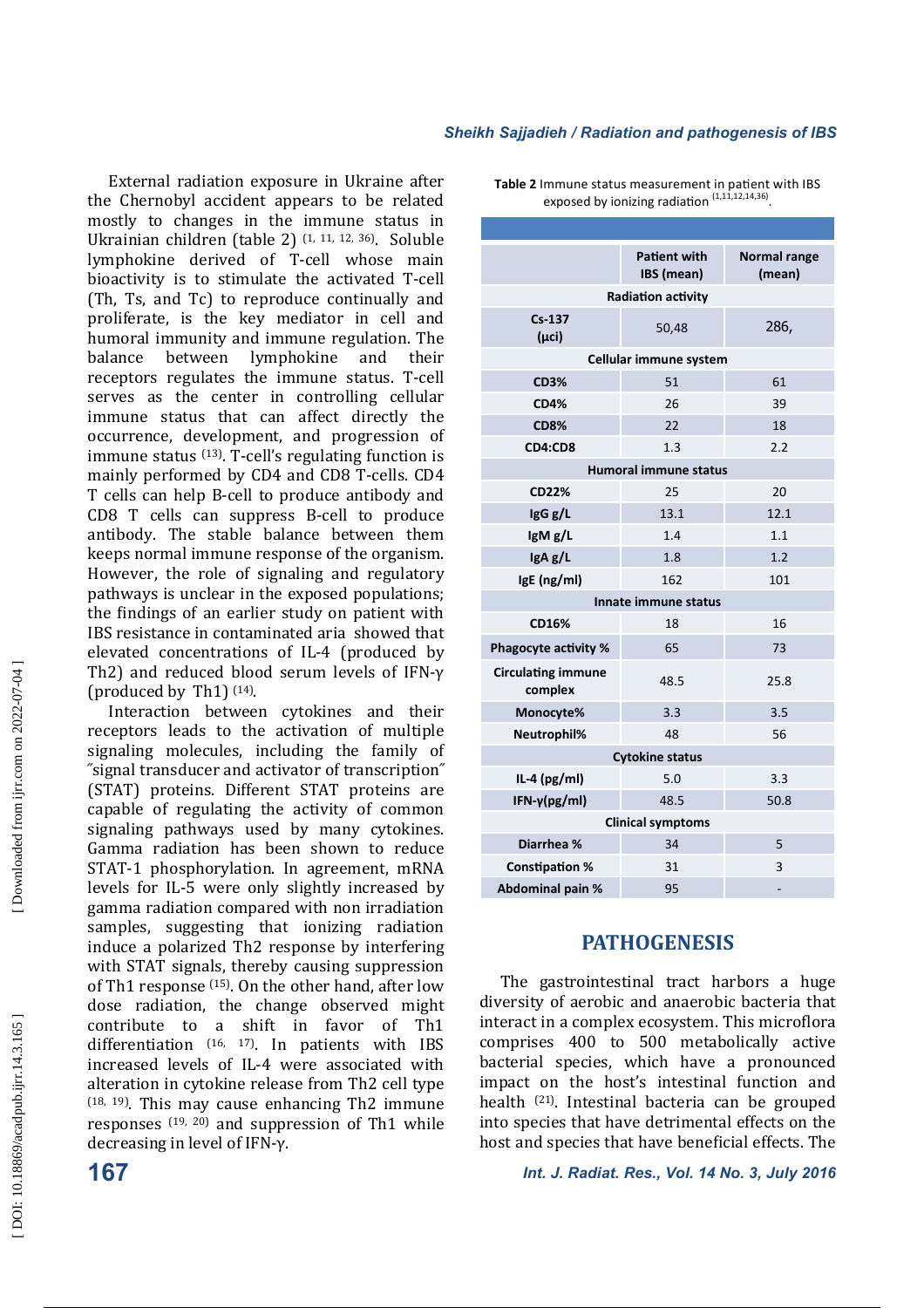detrimental effects include diarrhea, infections, liver damage, carcinogenesis, and intestinal putrefaction  $(22)$ , stimulation of the immune system, improvements in the digestion and absorption of essential nutrients, and vitamin synthesis are examples of the protective effects brought about by the intestinal microbiota <sup>(23)</sup>. Microorganisms of the genera *Bifidbacterium* and Lactobacillus perform a variety of functions important for the host's health. Whereas microorganisms of the genus Bacteroides have beneficial as well as detrimental effects  $(24)$  by producing acetic and lactic acids, which lower intestinal pH, which prevents the development of yeasts as like as *Candida albicans* (25). In addition, they can stimulate cells of the immune system, inducing the production of IL-12 by macrophages and B cells <sup>(26)</sup>.

Gastrointestinal dysbiosis is often the result of broad-spectrum antibiotic use, radiation therapy or exposure, stress, dramatic changes in altitude, ingestion of different organisms, or changes in diet. Occasionally, usually suppressed components of the indigenous microflora can allow potential pathogens or toxinogenic strains to colonize and to multiply thus causing diarrhea, flatulence, or different variations of colitis<sup>(27)</sup>. Cremon *et al.* showed that the intestinal flora of patients with diarrhea predominant IBS diverged significantly not only from controls but also from the other IBS subgroups, the results by them further support the hypothesis that intestinal microbial flora has a role in IBS pathophysiology, and foster the idea that abnormal microbiota may act by triggering local and systemic immune responses linked to symptom generation <sup>(28)</sup>.

Hill discussed the influence of intestinal bacterial-derived signals on immune cell function and the mechanisms by which these signals modulate the development and progression of inflammatory disease $(29)$ . Ionizing radiation is known to increase the development of irritable bowel syndrome  $(1)$  by harm the beneficial members of the gastrointestinal tract flora  $(2)$  (table 3), whereas others have been implicated on the homeostasis of the immune system  $(1, 11, 12)$ , and change in cytokine secretion status and to drive a Th2-biased immune response and may lead this resulting in IBS symptom <sup>(14)</sup>.

Recent research has demonstrated that higher levels of pro-inflammatory and lower level of anti inflammatory cytokines may be a risk factor for IBS or may make the response different from others. Santhosh et al. showed that there are polymorphism differences in cytokine genes between patients with IBS and healthy controls <sup>(30)</sup>.

|                  | <b>Table 3.</b> Population of bacteria in caecal contents in patient |  |  |  |
|------------------|----------------------------------------------------------------------|--|--|--|
| with IBS $(2)$ . |                                                                      |  |  |  |

|                    | <b>Number of bacteria</b><br>$(\log CFU/g \text{ caecal contents})$ |                                             |  |
|--------------------|---------------------------------------------------------------------|---------------------------------------------|--|
| <b>Organisms</b>   | Normal range<br>(mean)                                              | <b>Patient with</b><br><b>IBS</b><br>(mean) |  |
| Enterobacter .sp   | 1.05                                                                | 2.93                                        |  |
| Enterococcus.sp    | 7.41                                                                | 6.15                                        |  |
| Lactobacillus. sp  | 6.71                                                                | 5.24                                        |  |
| Bifidbacterium .sp | 8.57                                                                | 6.0                                         |  |

This has led to a low grade inflammatory state which causes gut sensory motor dysfunction resulting in IBS symptoms (10) and has led to the hypothesis that cytokines may lead this resulting in IBS symptoms, it may be represented that polymorphisms cytokine genes resulting in higher level of pro-inflammatory and lower level of anti-inflammatory cytokines may be a risk factor for IBS or may make the response different from others (30).

#### *Recent controversy*

A prevalent theory, derived from hypotheses that were first postulated by Metchnikoff a century ago, proposes that individual members of the microbiota might influence the balance between pro-inflammatory and regulatory host responses and that alterations in the composition of the microbiota could jeopardize host immune responses and promotes the development of various inflammatory disorders. The intestinal microbiota is able to influence the balance between pro inflammatory and regulatory responses and to denote an altered reaction as may be characterized by an

*Int. J. Radiat. Res., Vol. 14 No. 3, July 2016* **168**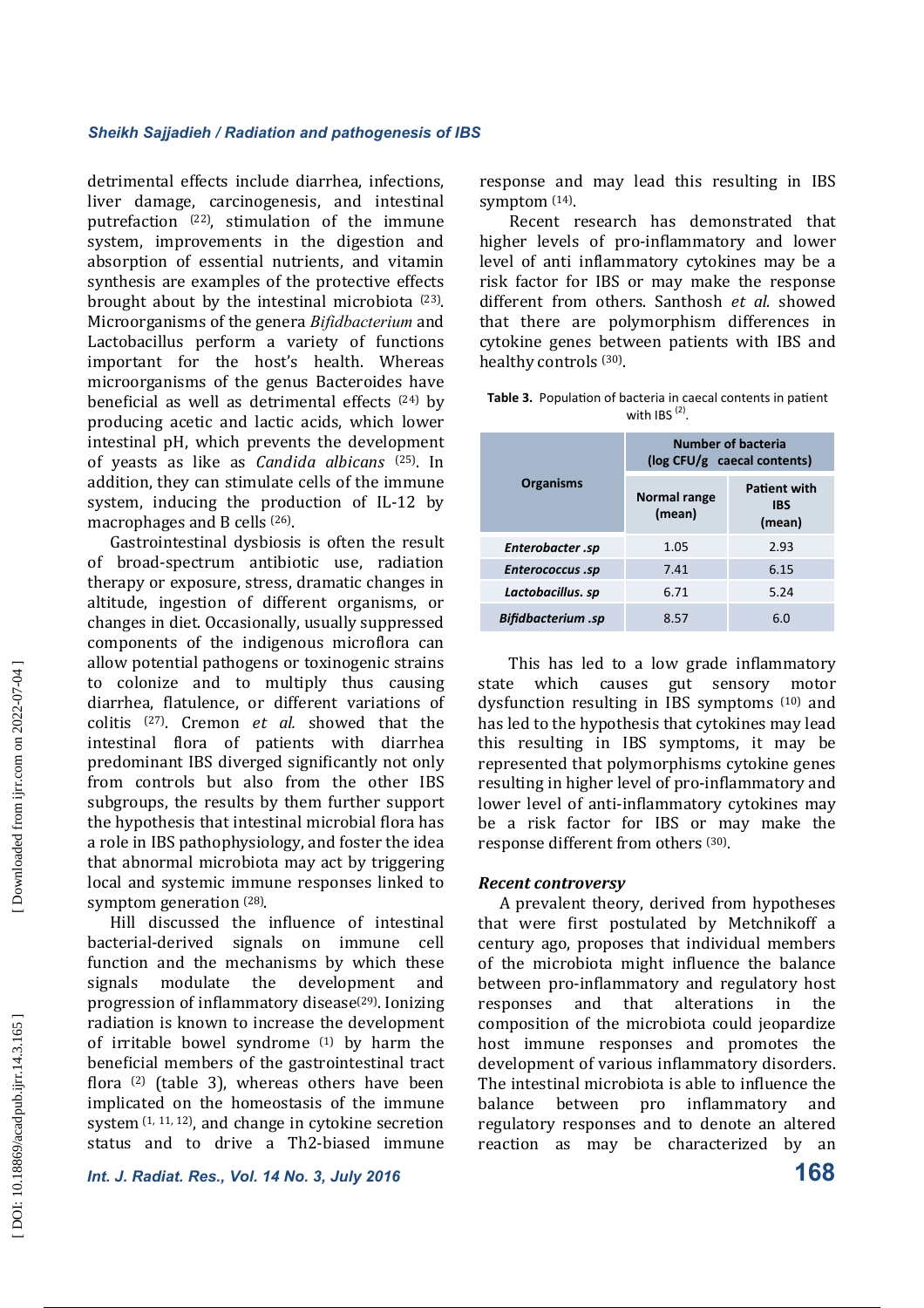immediate onset of symptoms in patient with irritable bowel syndrome (IBS) <sup>(21,22,24,25)</sup>.

Recent research has shown that a trade-off is established between the host immune system and the bulk of the microbiota in patients with IBS have imbalance between the microbiota affected by natural radiation and changed immune response, suggested a causative role for dysbiosis in lack of Th1 responsiveness with enhanced Th2 function  $(2, 14)$ .

#### *Future remarks: is IBS an allergic disease?*

Endotoxins are integral components of the outer membrane of Gram-negative bacteria, composed of proteins, lipids, and lipopolysaccharides (LPS). LPS, which is responsible for most of the biological properties of bacterial endotoxins, is known to have exceptionally strong ability to induce inflammation via the so called Toll-like receptors  $2$  (TLR2) and  $4$  (TLR4) which appear to be key regulators of the innate response system. LPS produced by most gram-negative bacteria of microbiota play a role in the initiation and progress of the TLRs in the intestines and presented by M cells and dendritic cells to CD4+ Th2 cells. An interesting study showed, TLR4deficient or antibiotic-treated mice showed an increased Th2-type skewing of cytokine responses compared with control mice <sup>(31)</sup>. TLR2 and TLR4 can drive a Th2-biased immune response  $(32)$ . Signaling by TLR2 in APCs and expression of specific cytokines were suggested to favor Th2 responses  $(33-35)$ . It seems to be necessary to conduct a study regarding to TLR signaling and Th2 responses in pathogenesis of IBS. This may be due to intestinal dysbiosis, change in product of LPS, activates M cells and dendritic cells primarily through TLR2 or TLR4dependent signaling. Furthermore, LPS product may be causes a pronounced Th2 bias, evidenced by T cell expression of depended cytokines. However, this hypotheses in pathogenesis of IBS is similar to the influences of susceptibility to food allergy. Therefore, an adequate clinical examination in the management of IBS should not focus only on the main complaints but might consists of a thorough examination of immune status, 

dysbiosis and laboratory panel of allergic disease. Figure 1 summarizes the involvement of immune response to radiation which may lead to IBS. 



Figure 1. Possible immune response to radiation leading to Irritable Bowel Syndrome.

# **CONCLUSION**

This review demonstrate that intestinal dysbiosis affect by natural radiation, a relatively understudied IBS pathogenesis, mediated the regulation of immune system via the TLR/ Th2 pathway. The mechanism by which intestinal dysbiosis induces inflammation and symptom of IBS are poorly understood. This phenomena may be explained by the LPS activation of important intracellular signaling pathways involved in inflammatory response. The main effects of these products is an available evidence that nervous system dysfunction may occur which may lead to sensory dysfunction, motor dysfunction, or both sensory and motor dysfunction. 

#### *Conflict of interest: Declared None.*

**169** *Int. J. Radiat. Res., Vol. 14 No. 3, July 2016*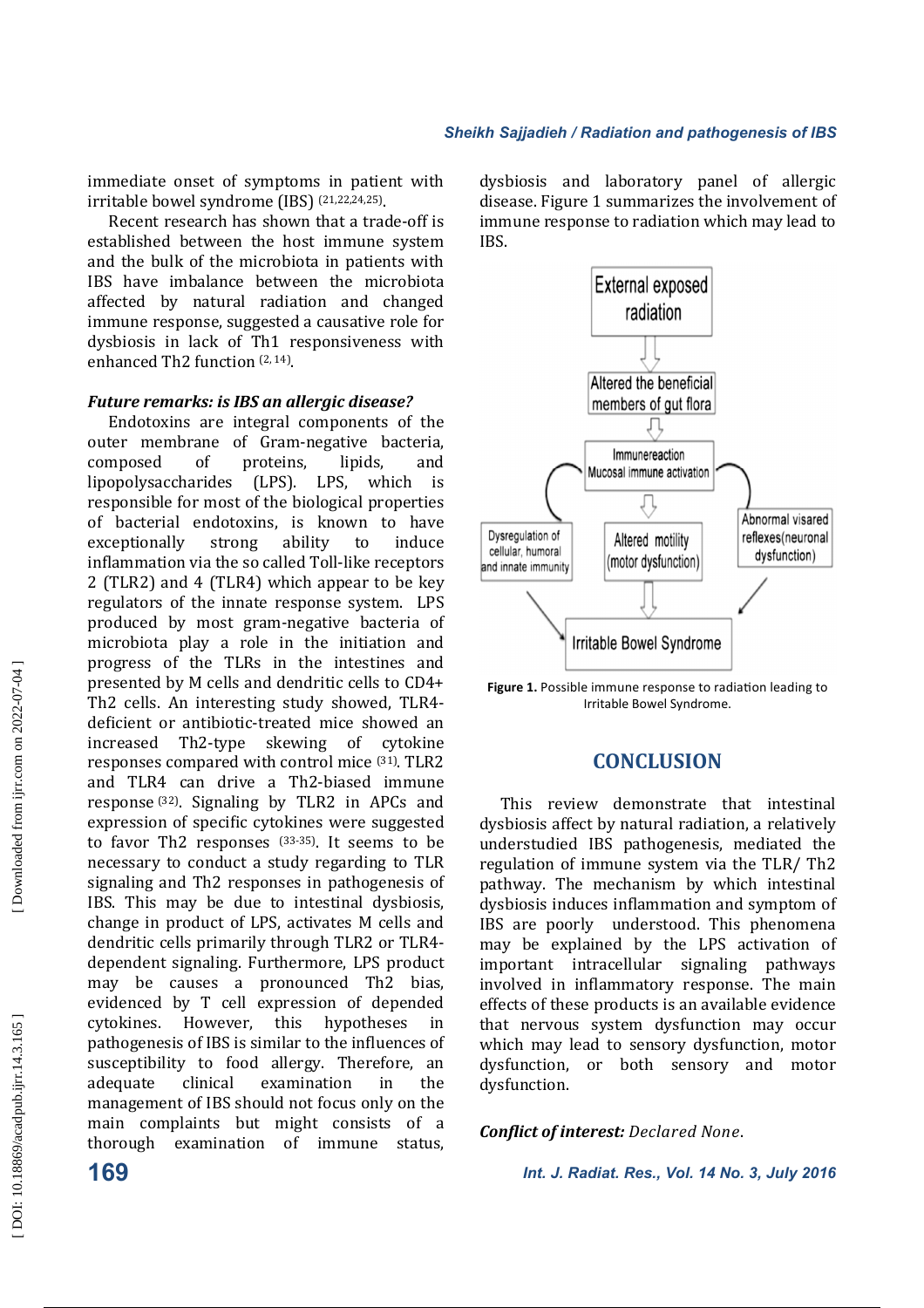# **REFERENCES**

- 1. Sheikh Sajjadieh MR, Kuznetsova LV, and Bojenko VB (2010) Affects of ionizing radiation on T-cell population lymphocyte: A risk factor of irritable bowel syndrome. *Toxicology and Industrial Health, 26: 323–330*.
- 2. Sheikh Sajjadieh MR, Kuznetsova LV, Bojenk VB (2012) Dysbiosis in Ukrainian children with irritable bowel syndrome affected by natural radiation .*Iran J Pediat*, 22: *364-368*.
- 3. Ohman L, Isaksson S, Lindmark AC, Posserud I, Stotzer PO, Strid H (2009) T-cell activation in patients with irritable bowel syndrome. *American Journal of Gastroenterology, 104: 1205–1212*.
- 4. Sanchez AL, Walters CB, Singleton DL, Wood NH, Mondon K (1999) Food ingestion doses from artificial radionuclides in Cumbrian diets, ten years post Chernobyl. *Journal of Environmental Radioactivity, 46: 301-317.*
- 5. Golikov V, Balonov M, Jacob P (2002) External exposure of the population living in areas of Russia contaminated due to the Chernobyl accident. *Radiation and Environment Biophysics, 41: 185–193*.
- 6. Akleyev A, Veremeyeva GA, Silkina LA, Vozilova AV (1999) Long term hemopoiesis and immunity status after chronic radiation exposure of red bone marrow in humans. **Central European Journal of Occupational and** *Environmental Medicine, 5: 113–129*.
- 7. Chadwick VS, Chen W, Shu D (2002) Activation of the mucosal immune system in irritable bowel syndrome. *Gastroenterology, 122: 1778-1783*.
- 8. Dunlop SP, Jenkins D, Neal KR, Naesdal J, Borgaonker M, Collins SM, Spiller RC (2003) Randomized, double-blind, placebo-controlled trial of prednisolone in post infectious irritable bowel syndrome. *Aliment Pharmacol Ther, 18: 77- 8*.
- 9. Van Der Veek PP, Van Den Ber M, De Kroon YE (2005) Tumor necrosis factor-alpha and interleukin 10 gene polymorphisms in irritable bowel syndrome. *American Journal of Gastroenterology, 100: 2510–2516.*
- 10. Collins SM (1996) The immunomodulation of enteric neuromuscular function: implications for motility and inflammatory disorders. *Gastroenterology, 111: 1683– 1699*.
- 11. Sheikh Sajjadieh MR, Kuznetsova LV, Bojenko VB (2010) Low internal radiation alerts innate immune status in Ukrainian children with clinically of irritable bowel syndrome. *Toxicol Ind Health, 26: 525-31*.
- 12. Sheikh Sajjadieh MR, Kuznetsova LV, Bojenko VB (2011) Effect of cesium radioisotope on humoral immune status in Ukrainian children with clinical symptoms of irritable bowel syndrome related to Chernobyl disaster. *Toxicol Ind Health, 27: 51-6*.
- 13. Lotze MT and Finn OJ (1991) Recent advance in cellular immunology: implications for immunity to cancer. *Immunology Today, 11: 190 -194*.
- 14. Sheikh Sajjadieh MR, Kuznetsova L, Bojenko V (2012)

Cytokine status in Ukrainian children with irritable bowel syndrome residing in a contaminated area. *Iran J Immunol, 9: 248-53*.

- 15. Han SK, Song JY, Yun YS, Yi SY (2002) Gamma irradiationreduced IFN-γ expression, STAT1 signals, and cellmediated immunity. *J Biochem Mol Biol, 35: 583-9*.
- 16. De Kruyff RH, Fang Y, Umetsu DT (1995) IL-4-based helper activity of CD4+ T cells is radiation sensitive. *Cell Immunol*, *2: 248-56*.
- 17. Sun Y and Liu S (1998) Change in mRNA level of TNF-alpha and IL-1beta in mouse peritoneal macrophage after whole body Xirradiation. *Radiation Protection*, **18:** 119-25.
- 18. Pons I, Gras G, Courberand S, Benveniste O, Dormont D (1997) Consequences of gamma-irradiation on inflammatory cytokine regulation in human monocytes/ macrophages. *Int J Radiat Biol, 71: 157-66*.
- 19. Field EH, Rouse TM, Gao Q, Chang B (1997) Association between enhanced Th2/Th1 cytokine profile and donor Tcell chimerism following total lymphoid irradiation. Hum *Immunol, 52: 144-54*.
- 20. Kremer IB, Hilkens CM, Sylva-Steenland RM, Koomen CW, Kapsenberg ML, Bos JD, Teunissen MB (1996) Reduced IL-12 production by monocytes upon ultraviolet-B irradiation selectively limits activation of T helper-1 cells. *J Immunol*. *157: 1913-8*.
- 21. Berg RD (1996) The indigenous gastrointestinal microflora. *Trends Microbiol, 4: 430-5*.
- 22. van der Waaij D (1982) Colonization resistance of the digestive tract: Clinical consequences and implications. *J An)microb Chemother, 10:263-70*.
- 23. Gibson GR and Roberfroid MB (1995) Dietary modulation of the human colonic microflora: introducing the concept of prebiocs. *J Nutr, 125:1401- 12*.
- 24. Salminen S, Bouley C, Boutron-Ruault M-C (1998) Functional food science and gastrointestinal physiology and function. *Nutr Soc*, **80:** 48-71.
- 25. Lidbeck A and Nord CE (1993) Lactobacilli and the normal human anaerobic microflora. *Clin Infec Diseases, 16: 181- 7*.
- 26. Hessle C, Hanson LA, Wold AE (1999) Lactobacilli from human gastrointestinal mucosa are strong stimulators of IL -12 producon. *Clin Exp Immunol, 116: 276-82*.
- 27. Reuter G (2001) The Lactobacillus and Bifidobacterium microflora of the human intestine: composition and succession. *Curr Issues Intest Microbiol, 2: 43-53*.
- 28. Cremon C, Carini G, De Giorgio R, Stanghellini V, Corinaldesi R, Barbara G ( 2010) Intestinal dysbiosis in irritable bowel syndrome: etiological factor or epiphenomenon? *Expert Rev Mol Diagn, 10:389-93*.
- 29. Hill DA and Artis D (2010) Intestinal bacteria and the regulation of immune cell homeostasis. Annu Rev *Immunol, 28: 623-67*.
- 30. Santhosh S, Dutta AK, Samuel P, Joseph AJ, Ashok Kumar J, Kurian G (2010) Cytokine gene polymorphisms in Irritable bowel syndrome in Indian population—a pilot case control study. *Trop Gastroenterol, 31:30-3*.
- 31. Bashir ME, Louie S, Shi HN, Nagler-Anderson C (2004) Toll-